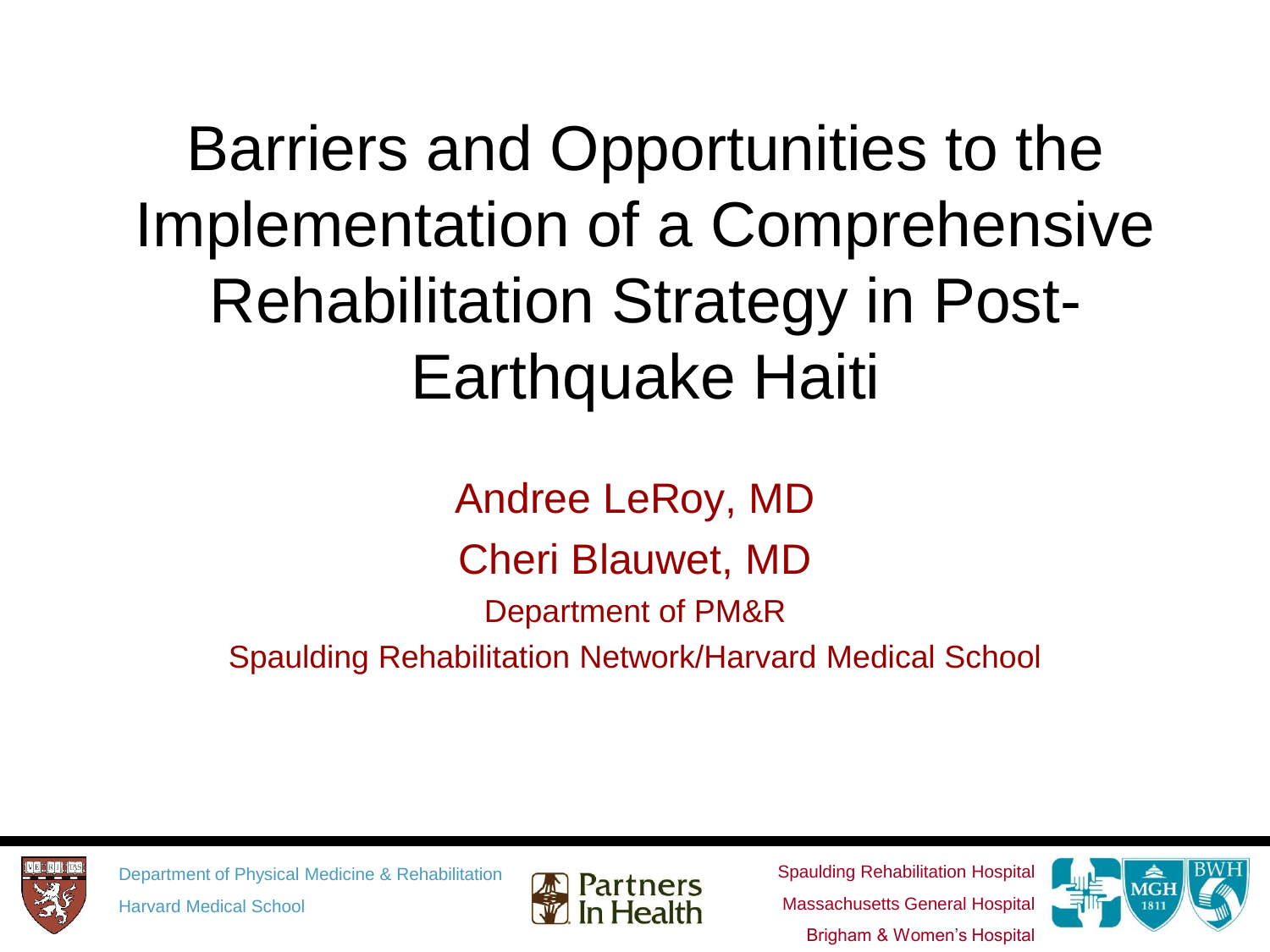## Introduction





- Notable themes
- Implementing models
- Disaster relief to development



Department of Physical Medicine & Rehabilitation Harvard Medical School



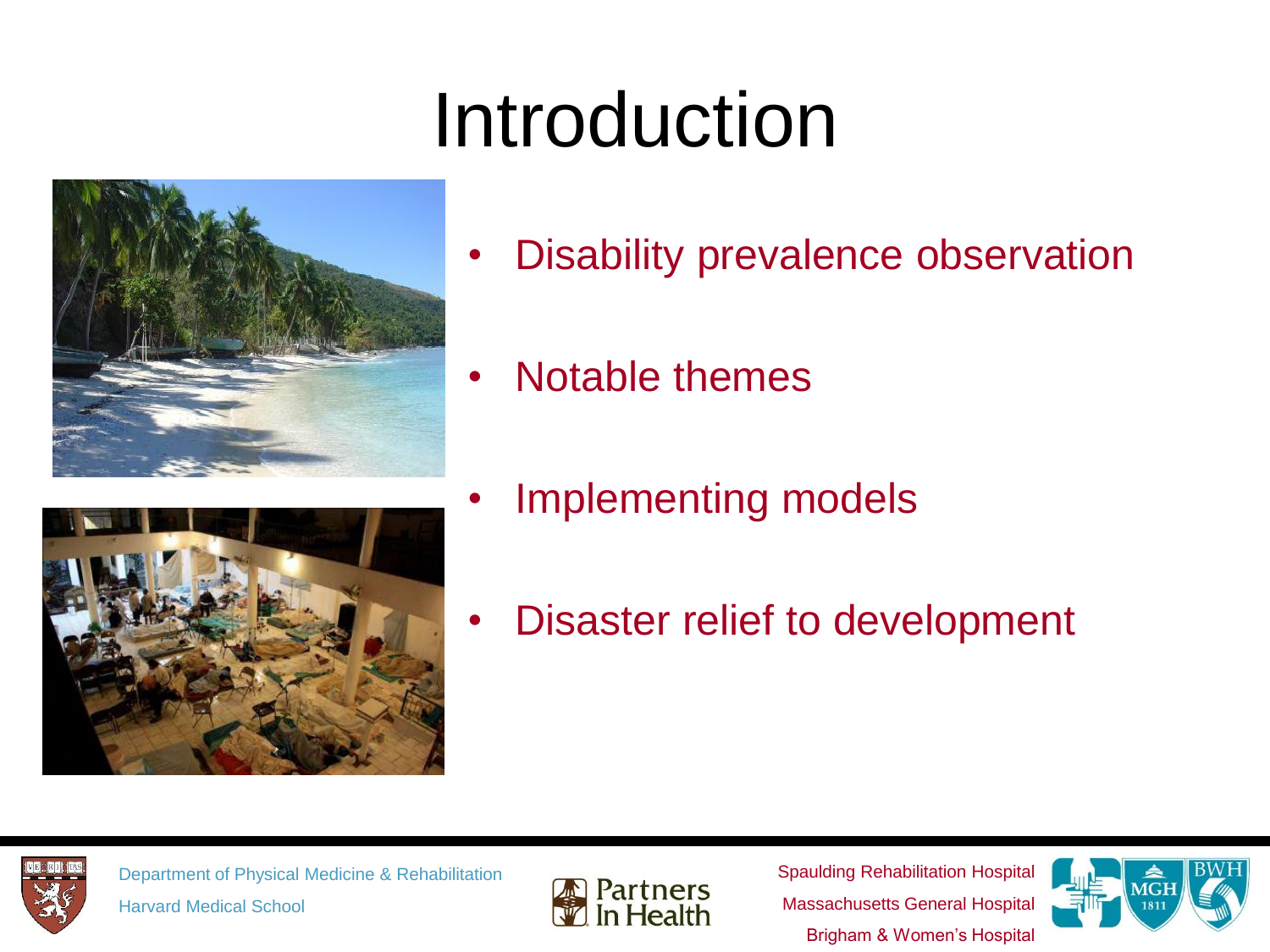## Distribution of Diagnoses

l'Hopital Bon Saveur Cange Haiti

**Jan-10** 

**Apr-10** 





Department of Physical Medicine & Rehabilitation Harvard Medical School



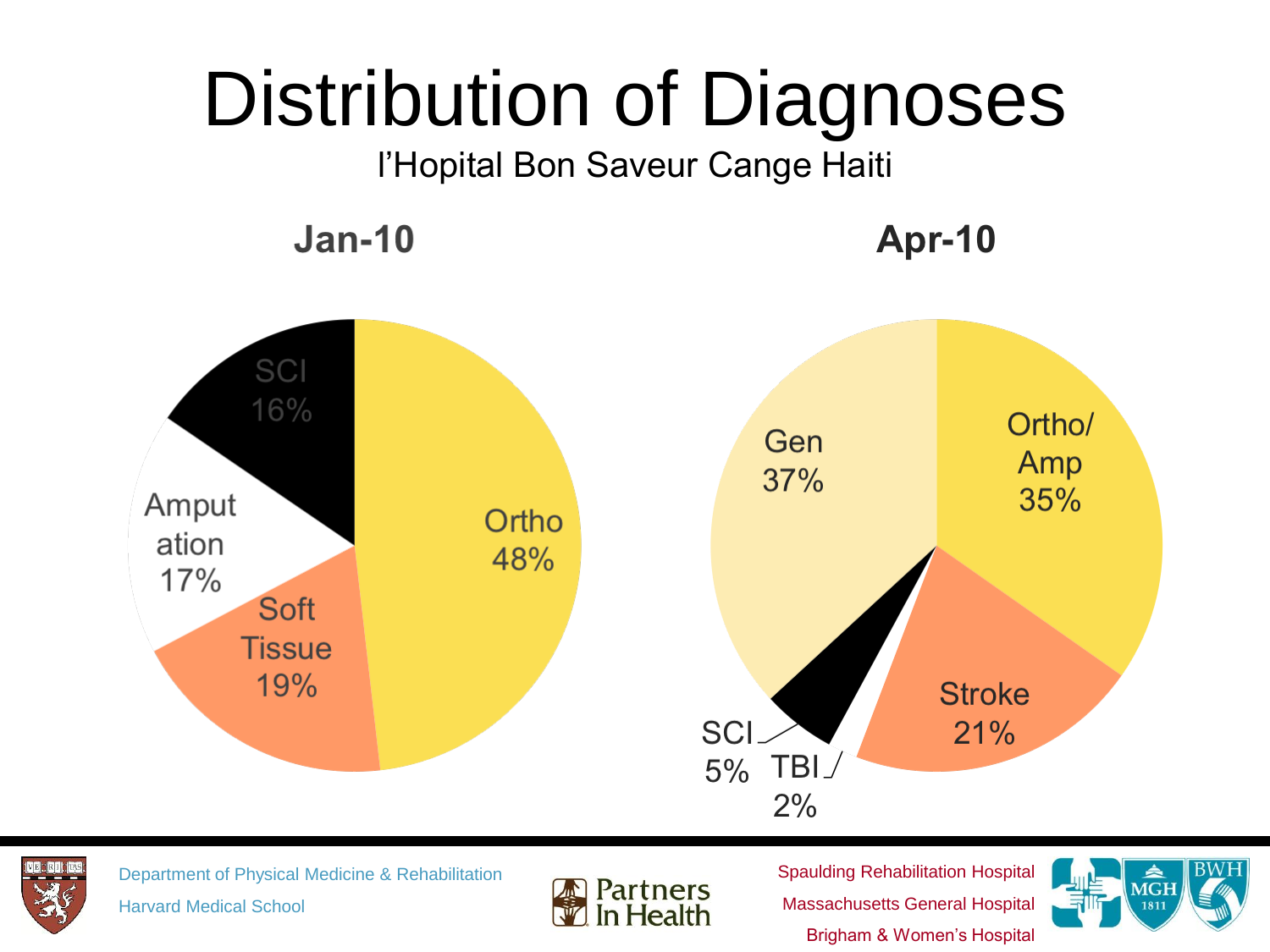### Notable Themes

- Limited rehabilitation infrastructure
- Disparities for people with disabilities
- Positive influences of peer mentoring and international pressure of disability rights organizations







Department of Physical Medicine & Rehabilitation Harvard Medical School



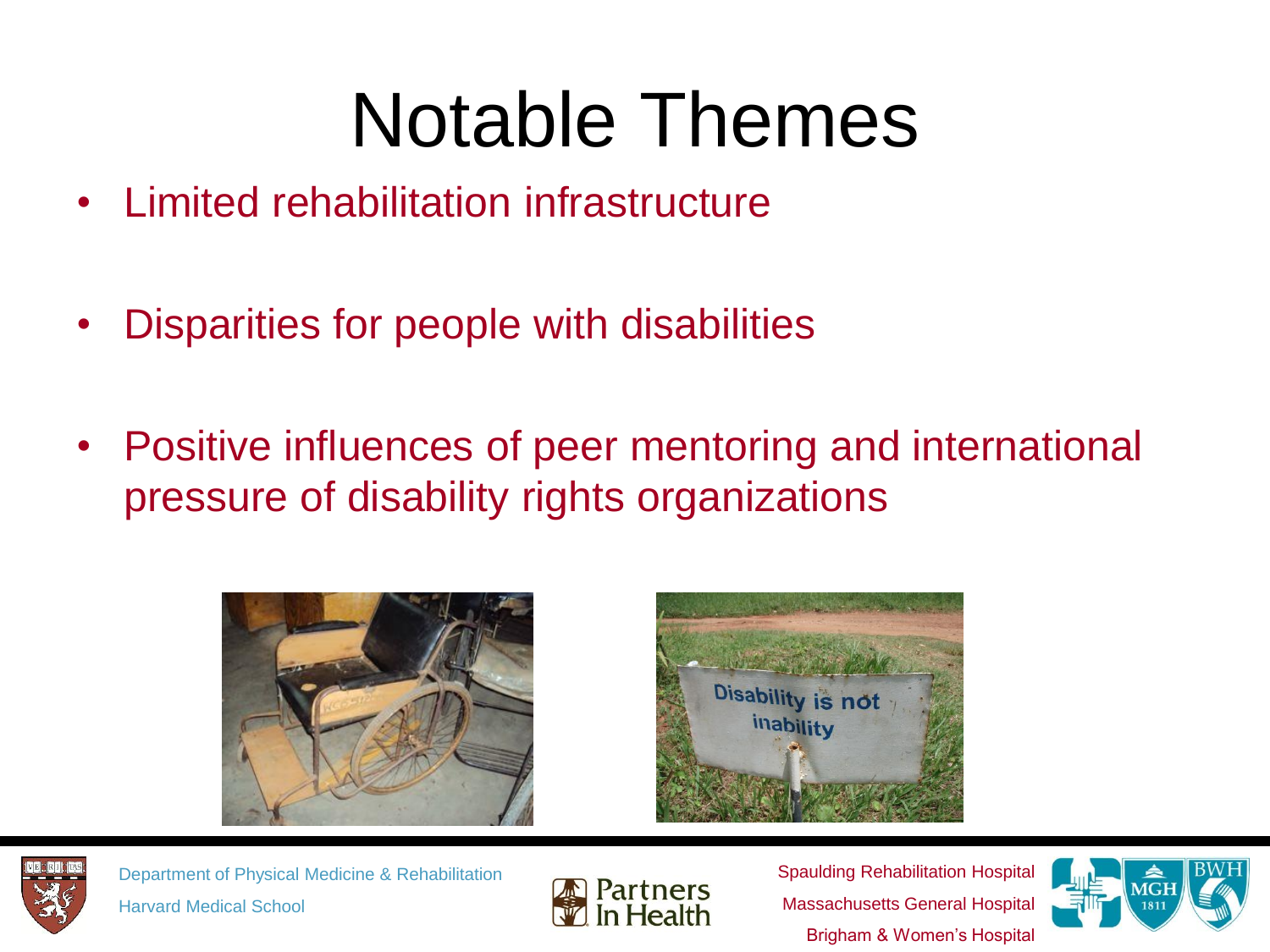# Rehabilitation Models

- Urgent need for comprehensive models
- Priorities:
	- Link between community-based and institution-based rehabilitation
	- Further education on fundamentals of PM&R
	- PWD must be involved at all times
	- Implementation in partnership with Ministry of Health for sustainability





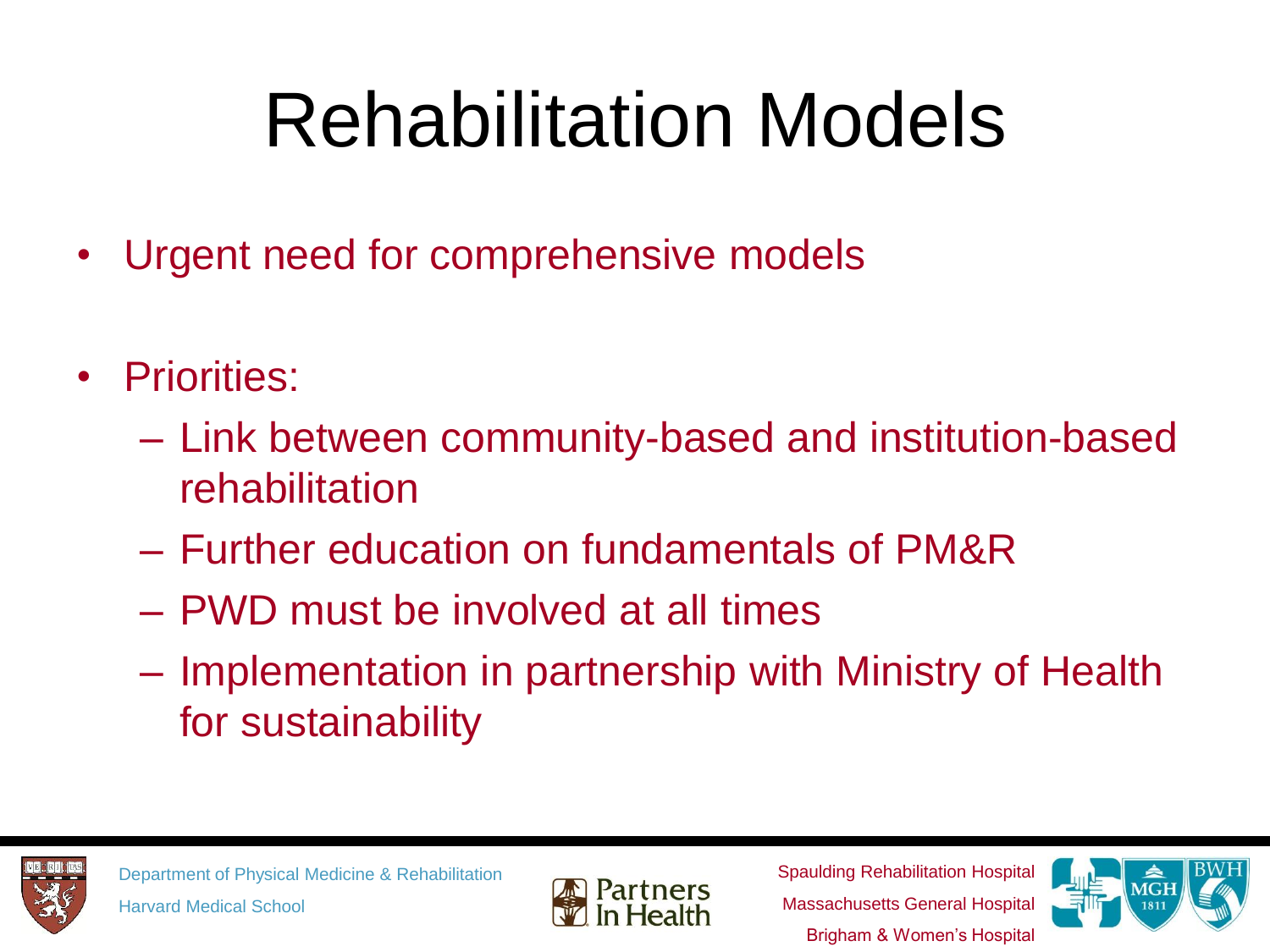#### Sant pou Ekselans nan Reyabilitasyon ak Edikasyon





Department of Physical Medicine & Rehabilitation Harvard Medical School



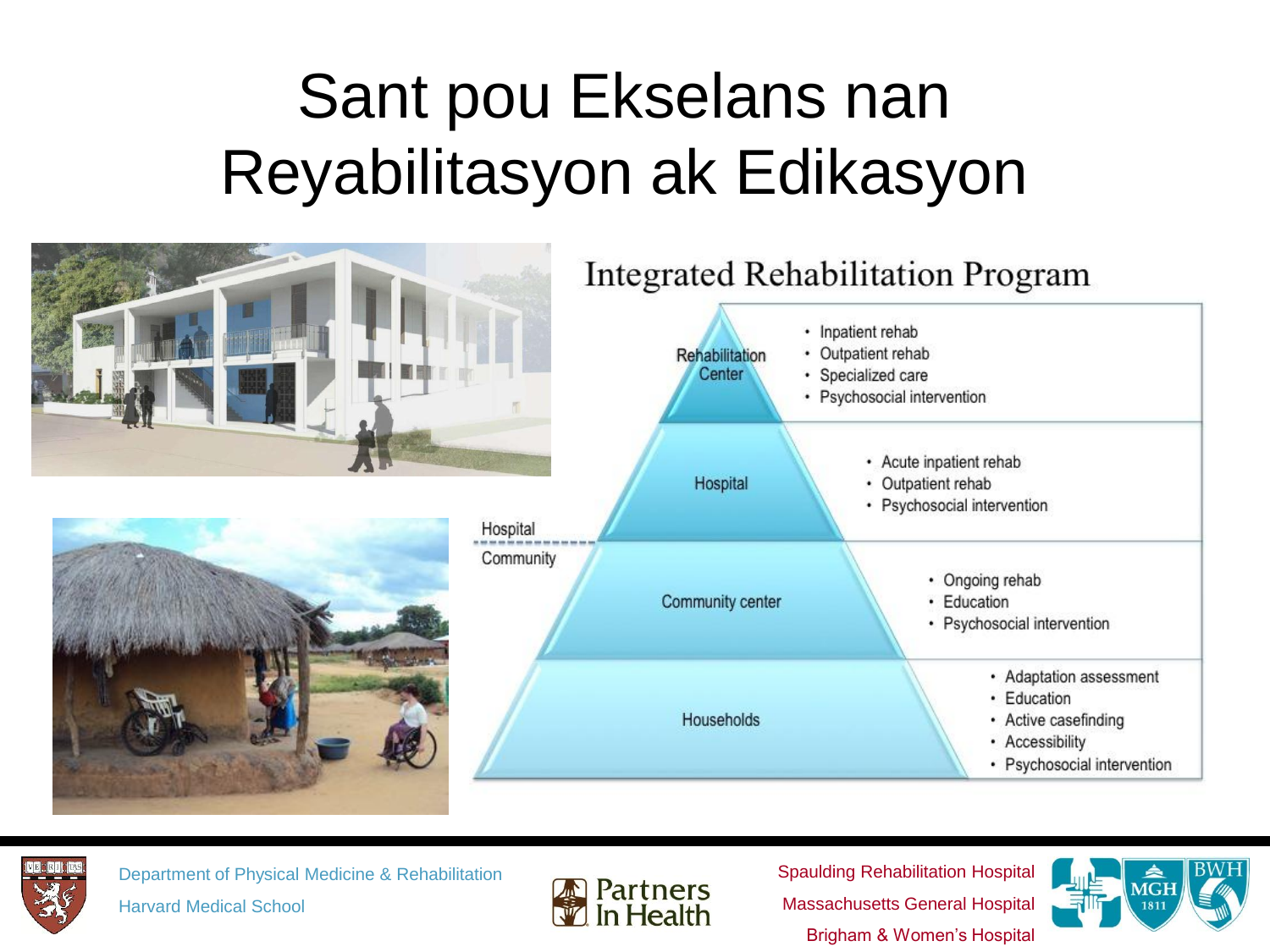# Acknowledgements

- Department of Physical Medicine and Rehabilitation, Spaulding Rehabilitation Network/Harvard Medical **School**
- Partners in Health
	- *Koji Nakashima MD, Megan Brock DPT*
	- *Emmie Kumbikano Rehab Tech*
- Our colleagues, friends, and family
	- **- and most importantly -**
- The people of Haiti